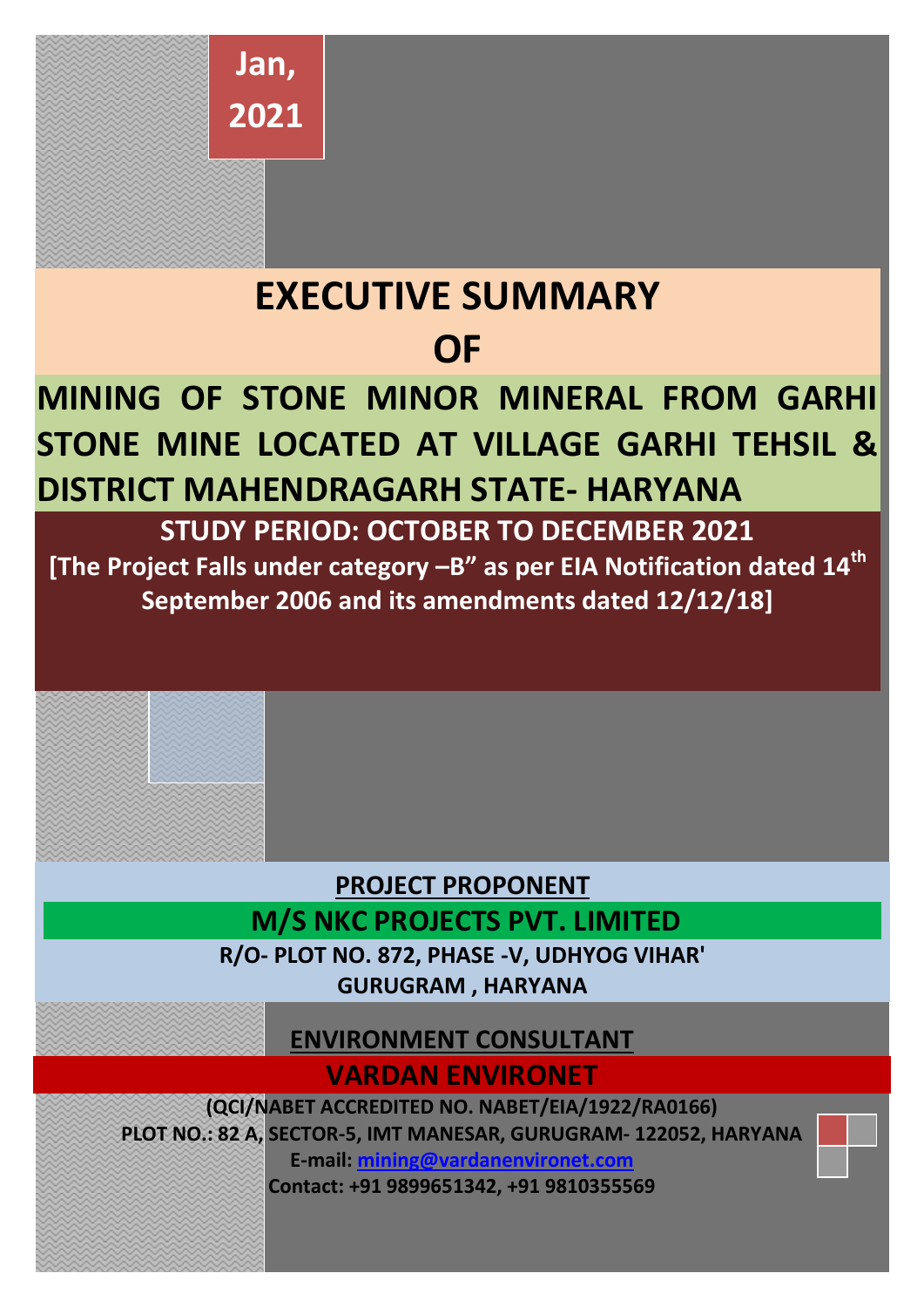#### **1. Project Description**

Project is proposed for the Mining of Stone minor minerals from the Garhi Stone mine with 2.50 MTPA production capacity over an area of 6.70 Hectare located in Village- Garhi, Tehsil & District Mahendergarh, State- Haryana by M/s NKC Projects Pvt. Limited.

Department of Mines and Geology conducted auction of Stone minor mineral mine of "Garhi Stone mine and M/s NKC Projects Pvt. Limited was considered as highest bidder by paying Rs.18,08,00,000.

As per EIA Notification dated 14<sup>th</sup> September, 2006 and its amendments project falls under Category "B1", as total project area is 6.70 ha.

#### **2. Status of Statutory Clearances and Approvals**

| <b>CLEARANCES / APPROVALS</b>                                                   | <b>DATE</b> |
|---------------------------------------------------------------------------------|-------------|
| The LOI has been issued by the Director, Mines & Geology, Haryana vide Memo     | 30.09.2021  |
| No. DMG/HY Garhi/MGR/2021/3852 dated 30.09.2021 in favour of M/s NKC            |             |
| Projects Pvt. Limited for a period of 10 Years                                  |             |
| Online application submitted for grant of ToR for preparation of Environmental  | 20.11.2021  |
| Impact Assessment report.                                                       |             |
| Date of online acceptance of Project at SEAC Haryana                            | 07.12.2021  |
| Project consideration for TOR Presentation at SEAC Haryana in its 229th meeting | 17.12.2021  |
| ToR was granted for M/s NKC Projects Pvt. Limited by SEIAA Haryana vide letter  | 3.01.2022   |
| F.No. SEIAA(133)HR/2021/10                                                      |             |

#### **3. Mine Site Details**

| <b>S. No.</b>    | <b>Particulars</b>            | <b>Details</b>   |                                                                                                                                                                                                                                                       |                 |
|------------------|-------------------------------|------------------|-------------------------------------------------------------------------------------------------------------------------------------------------------------------------------------------------------------------------------------------------------|-----------------|
| А.               | <b>Mining Lease Details</b>   |                  |                                                                                                                                                                                                                                                       |                 |
| $\mathbf{1}$ .   | Name of the Project           |                  | Mining of stone minor mineral from Garhi stone mine with 2.50<br>MTPA production capacity over an area of 6.70 Hectare located at<br>Village-Garhi, Tehsil & District- Mahendergarh, and State-<br>Haryana proposed by M/s NKC Projects Pvt. Limited. |                 |
| 2.               | Location                      | Haryana          | Village-Garhi, Tehsil & District- Mahendergarh, and State-                                                                                                                                                                                            |                 |
| 3.               | Plot/Survey<br>No,/Khasra No. | 7                |                                                                                                                                                                                                                                                       |                 |
| $\overline{4}$ . |                               | <b>Pillar No</b> | Latitude                                                                                                                                                                                                                                              | Longitude       |
|                  |                               | A                | N 28° 26'39.06"                                                                                                                                                                                                                                       | E 76° 06'30.00" |
|                  | Latitude and<br>Longitude     | B                | N 28° 26'38.01"                                                                                                                                                                                                                                       | E 76° 06'36.10" |
|                  |                               | $\mathsf{C}$     | N 28° 26' 24.00"                                                                                                                                                                                                                                      | E 76° 06'30.40" |
|                  |                               | D                | N 28° 26' 21.6"                                                                                                                                                                                                                                       | E 76° 06'25.70" |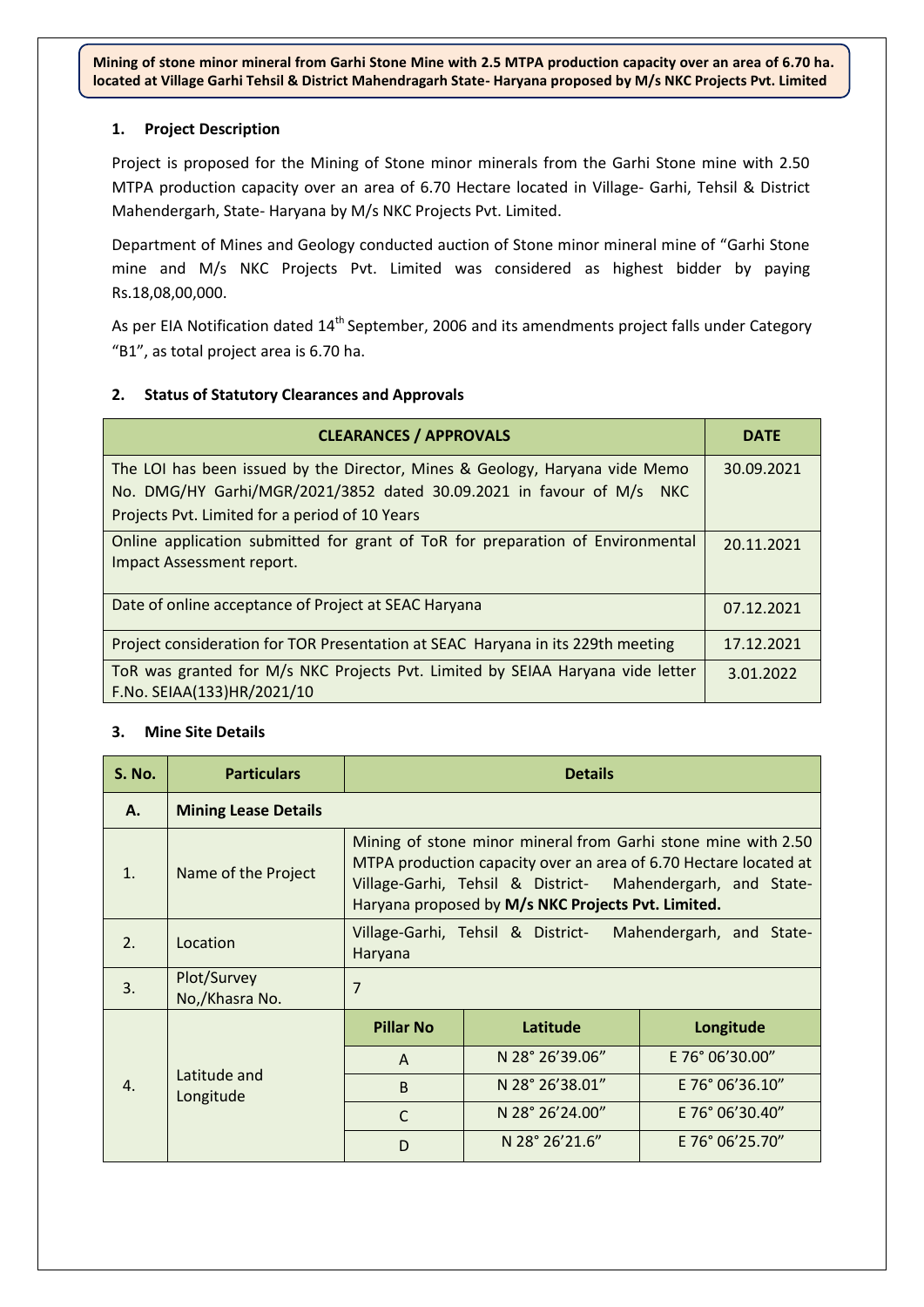| S. No. | <b>Particulars</b>                                                                                                  | <b>Details</b>                                                                                                                                                                                                  |
|--------|---------------------------------------------------------------------------------------------------------------------|-----------------------------------------------------------------------------------------------------------------------------------------------------------------------------------------------------------------|
| 5.     | Toposheet No.                                                                                                       | 54 A/1 (H43W2 & H43W3)                                                                                                                                                                                          |
| 6.     | Method of mining                                                                                                    | <b>Open cast Machanized Mining</b>                                                                                                                                                                              |
| 7.     | Life of Mine                                                                                                        | 6.1 Year                                                                                                                                                                                                        |
| 8.     | Lease period of Mining                                                                                              | 10 year                                                                                                                                                                                                         |
| 9.     | <b>Geological reserve</b>                                                                                           | 14016997.5 Tons                                                                                                                                                                                                 |
| 10.    | Mineable reserves                                                                                                   | 6365616.747 Tons                                                                                                                                                                                                |
| 11.    | Elevation range of the<br>mine site                                                                                 | Minimum-235 m RL<br>Maximum-280 m RL                                                                                                                                                                            |
| 12.    | <b>Water Table</b>                                                                                                  | 80-100 m (bgl)                                                                                                                                                                                                  |
| 13.    | <b>Working Regime</b>                                                                                               | 300 days / 2 Shifts per day / 8 hours per Shift                                                                                                                                                                 |
| 14.    | Bench height / bench<br>width                                                                                       | 9 m/ more than 9 meters                                                                                                                                                                                         |
| 15.    | Overburden to be<br>generated                                                                                       | 125000 MT in five years                                                                                                                                                                                         |
| 16.    | <b>Employment Potential</b>                                                                                         | 46                                                                                                                                                                                                              |
| 17.    | Water requirement                                                                                                   | Water requirement will be 90 KLD. This water will be sourced from<br>ground after taking necessary clearance from the CGWA.<br>Dust Suppression = 80 KLD<br><b>Plantation= 8 KLD</b><br>Domestic Purpose= 2 KLD |
| 18.    | Ecological<br>Sensitive<br>Park,<br>Wildlife<br>Sanctuary,<br>Reserve<br>etc.) Within 10 km of<br>the project area. | There are following RF/PF present in the study area<br>Basai RF: 6.0 km in SE<br>Naurangabad RF: 6.70 km in SW<br>Nangal Mala RF: 6.7 Km in SW                                                                  |
| 19.    | <b>Cost Details</b>                                                                                                 |                                                                                                                                                                                                                 |
| 20.    | Cost of the project                                                                                                 | Rs. 5 Crores                                                                                                                                                                                                    |
| 21.    | <b>Cost for EMP</b>                                                                                                 | Rs. 82 lakhs for 5 years                                                                                                                                                                                        |
| 22.    | OH&S                                                                                                                | Rs. 7 Lakhs/- for 5 years                                                                                                                                                                                       |

#### **4. Need of Project:**

- The stone extracted will be consumed by the Stone crusher of district itself. The raw stone as well as the crushed material of stone is in high demand in real estate as well as in building construction projects.
- Stone will be used as building material, roofing flooring, road making and there is huge demand in infrastructure industry & Township Project.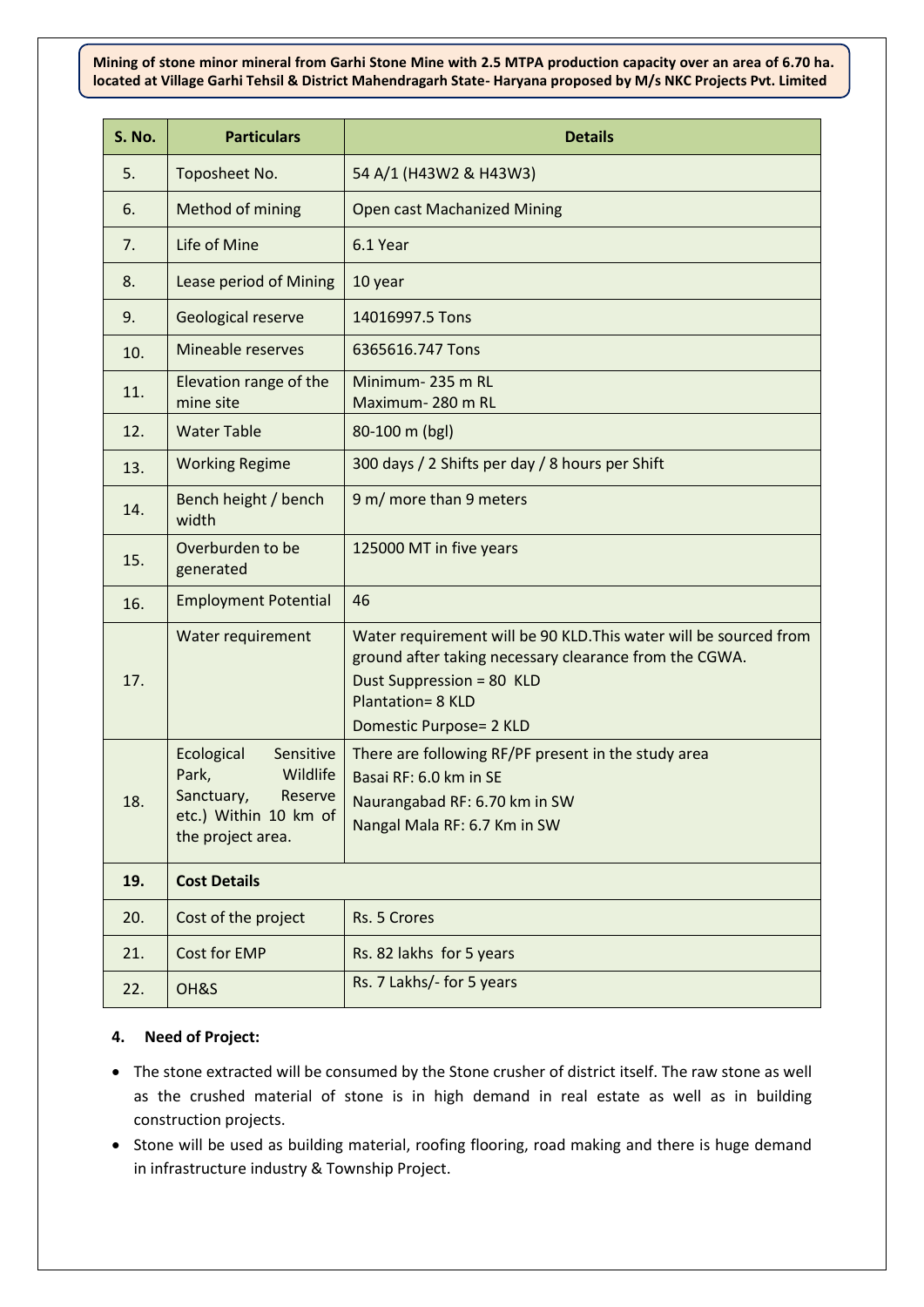- The revenue taxes from the mining activities to State Government will result in the increase in the aesthetic and social development of the region.
- Project will create direct and indirect employment opportunities within the surrounding region

#### **5. Benefits of the Project**

- $\triangleright$  Shall add to revenue generation of the District / State.
- $\triangleright$  Shall generate additional employment, both direct and indirect which will lead to economic growth.
- $\triangleright$  Shall provide services like medical facilities and other facilities to local villages under the company's community development program.
- $\triangleright$  Establishment of small and medium scale ancillary industries with cascading effect on the economy and skill development of the locality.

| S.No. | <b>Machine</b>          | No's      | <b>Make</b>   | <b>Capacity</b>   |
|-------|-------------------------|-----------|---------------|-------------------|
| 1.    | Excavator               | $4 + 1*$  | L&T           | 3.6 <sub>m3</sub> |
| 3.    | Dumper/trucks           | $24 + 5*$ | Ashok Leyland | 30 Tonne          |
| 4.    | <b>Drilling Machine</b> | $2 + 1*$  | Atlas Copco   | 100 mm dia        |
| 5.    | Air Compressor          | $2 + 1*$  | Atlas copco   | 450 cfm           |
| 6.    | <b>Rock Breaker</b>     | 1         | L&T           | $1.2 \, m2$       |
| 7.    | Diesel Operated Pump    | 1         | Kirloskar     | 5.0 H.P. Motor    |
| 8.    | Generator               | 1         |               |                   |
| 11.   | Bolero Jeep             | 1         | Mahindra      | 7 Seater          |
| 12.   | Maintenance Van         |           |               |                   |

#### **6. Machinery to be Deployed is listed Below:**

#### **7. Baseline Study:**

| <b>Parameters</b>                    | <b>Baseline Status</b>                                                                                                                                                                                                                                                   |
|--------------------------------------|--------------------------------------------------------------------------------------------------------------------------------------------------------------------------------------------------------------------------------------------------------------------------|
| <b>Ambient Air</b><br><b>Quality</b> | PM $_{10}$ – 98.50 to 70.40 $\mu$ g/m <sup>3</sup><br>PM $_{2.5}$ - 57.00 to 39.30 $\mu$ g/m <sup>3</sup><br>$SO_2$ - 15.80 to 7.00 $\mu$ g/m <sup>3</sup><br>NOx $-30.50$ to 12.40 $\mu$ g/m                                                                            |
| <b>Noise Level</b>                   | Noise Level During Day Time $-47.80$ to 71.86 Leq.(dB)A<br>Noise Level During Night Time -40.75 to 61.80 Leq. (dB)A                                                                                                                                                      |
| Water<br><b>Quality</b>              | Ground Water: All the Parameters Like pH varies from 7.51 to 7.71, Total Hardness<br>varies from 235.47 to 294.56 mg/L, Total Dissolved Solids varies from 410.00 to<br>545.00 mg/L, Chlorides from 60.55 to 88.31 mg/l etc. are found within the<br>permissible limits. |
|                                      | <b>Surface Water:</b> All the Parameters Like pH varies from 7.62 to 7.89, Total Hardness<br>varies from 603 to 756 mg/L, Total Dissolved Solids varies 803 to 1046 mg/L,<br>Dissolved Oxygen - 5.2 to 6.9 mg/L etc. are found within the permissible limits.            |
| <b>Soil Quality</b>                  | pH – 7.62 to 7.98,<br>Organic Matter - 0.27 % - 0.43 %<br>Water holding capacity -30.52 to 36.42%                                                                                                                                                                        |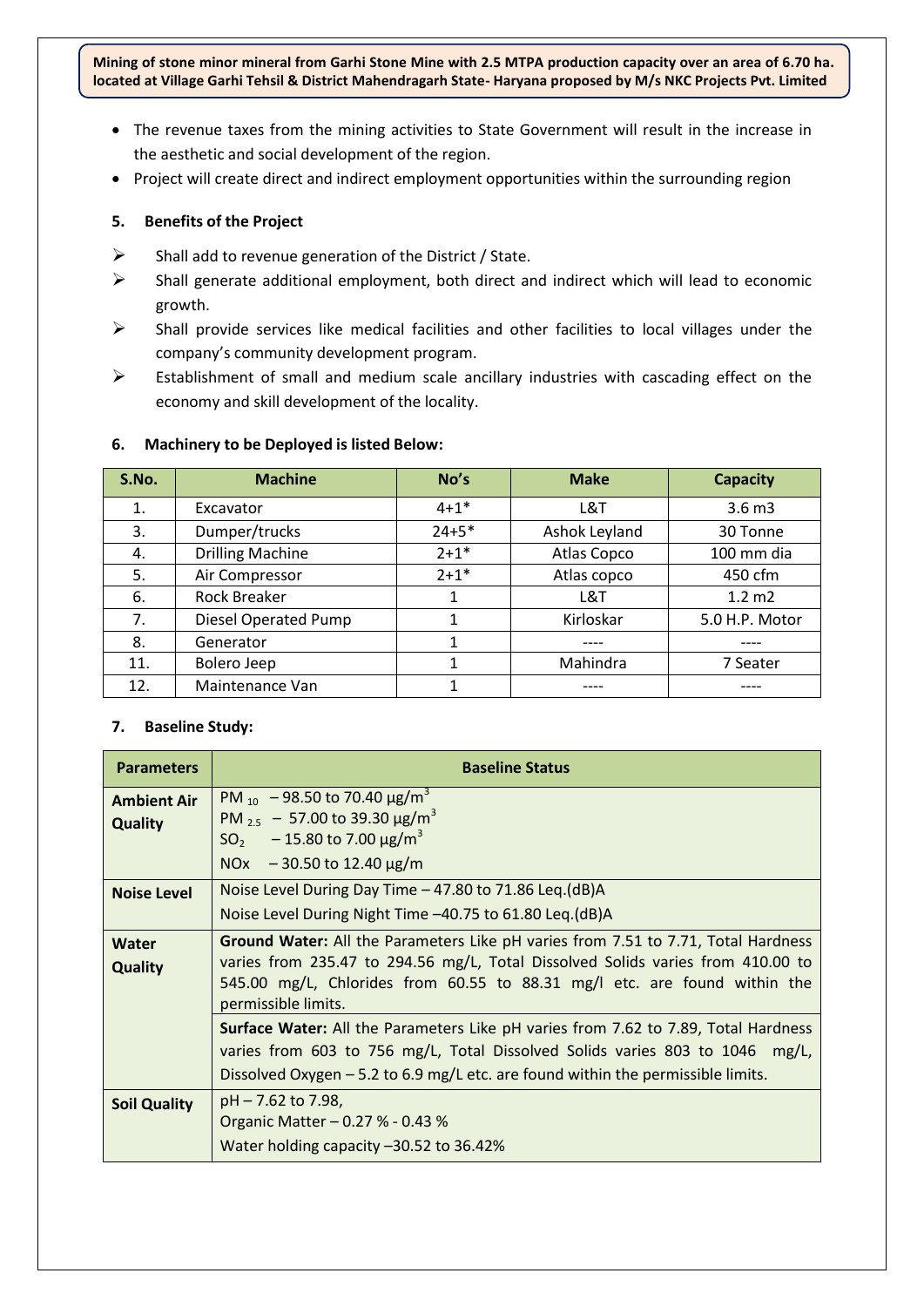| <b>Parameters</b>                         | <b>Baseline Status</b>                                                                                                                                                                                                                                                                                 |
|-------------------------------------------|--------------------------------------------------------------------------------------------------------------------------------------------------------------------------------------------------------------------------------------------------------------------------------------------------------|
| <b>Ecology and</b><br><b>Biodiversity</b> | There is no wildlife sanctuary/biosphere reserve/national parks present within 10 Km<br>radius of the study area. 3 No.s of species of schedule-I were observed during study.<br>Subsequently, a budget of Rs.30.00 Lakhs has been earmarked for conservation of<br>Wildlife for the life of the mine. |
| <b>Socio</b><br><b>Economic</b>           | The proposed project will provide positive impact to the nearby area. The project will<br>provide direct employment to the 46 persons which will be hired through the nearby<br>villages                                                                                                               |
| <b>Traffic</b>                            | The proposed project will not cause major impacts due to increase in the PCU/hr<br>which is 108 PCU/hr.                                                                                                                                                                                                |

#### **8. Water Requirement:**

Total water requirement at Garhi Stone Mine for domestic, dust suppression, & Planation use is 90KLD.This water will be sourced from ground after taking necessary clearance from the CGWA.



#### **9. Power Requirement**

The mine will operate in two shifts. Electricity required for mining will be supplied by Dakshin Haryana Bijli Vitaran Nigam (DHBVN), DG set are also proposed to be kept in case of failure of electricity.

#### **10. Man Power Requirement:**

The proposed stone mining project will generate employment for about 46 (Skilled- 25, Semi-skilled-21). In addition, more than 100-150 people will be benefited indirectly, preference of the employment will be given to the nearby villagers.

#### **11. Environmental Impact and Mitigation Measures**

#### **12.1. Land Environment**

The proposed land use of the area is govt. land having small undulations. Garhi stone mine area is spread over 6.70 Ha in the villages Garhi. No additional land shall be required for the project, The project area does not consist of any forest land. At the end of the mining operations, a part of the mining lease area (excavated region) would be used as water reservoir and backfilling and the surroundings would be fenced.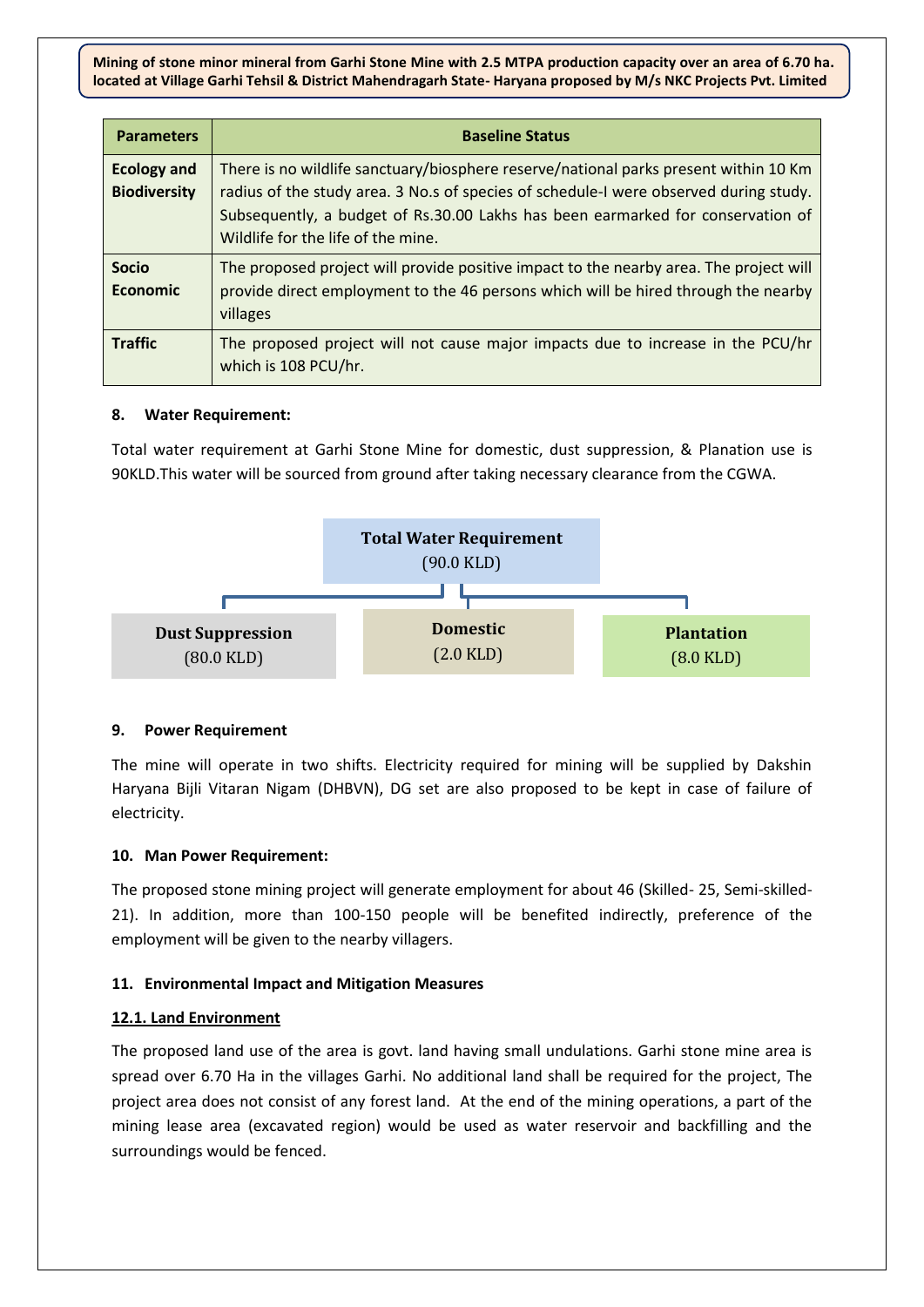#### **12.2. Air Environment**

#### **Impact**

- $\triangleright$  Fugitive dust emissions during drilling of blast holes
- $\triangleright$  Dust generation due to loading and unloading of mineral & transportation
- $\triangleright$  Dust and gaseous emissions during blasting
- $\triangleright$  Gaseous emissions from mining fleet machineries and transport vehicles

#### **Mitigation Measures**

- $\triangleright$  Controlled and wet drilling shall be used.
- $\triangleright$  Before loading of material water shall be applied on blasted material.
- $\triangleright$  Increased frequency of water spray on haul roads to avoid dust generation during transportation.
- $\triangleright$  Transportation of material shall be carried out during day time only.
- $\triangleright$  The speed of dumpers plying on the haul road should limited to avoid generation of dust.
- $\triangleright$  Haul road shall be covered with gravels.
- $\triangleright$  Covering of material when transport through trucks/dumpers.
- $\triangleright$  Regular maintenance and overhaul of mining fleet machineries and vehicles.

#### **12.3. Water Environment**

#### **Impact**

There will be no impact of mining in the natural flow of water and the drainage system in the area. The Mining is proposed above the water table, so there will be no effect on ground water table. The general ground water table in the area varies from 80-100 m below the surface level of the lease area. Hence no measures will be required.

#### **Mitigation Measures**

 $\triangleright$  The project proponent will be construction of garland drains around the dumps to arrest silt and sediment flows. The drains will connected to a settling tank and/or mine pits and accumulated water will be used for dust suppression and plantation. De-silting of garland drains is carried out at regular intervals, in addition to the already expedites a budget of Rs. 13 lakhs has been kept under the EMP head for construction and maintenance of Garland drain and settling tank.

#### **12.4. Noise Environment**

#### **Impact**

Followings are the major noise source from the Mine:

- $\triangleright$  Drilling
- $\triangleright$  Blasting
- Operation of HEMM & Vehicular Movement

#### **Mitigation Measures**

 $\triangleright$  Drilling will be carried out with the help of sharp drill bits which will help in reducing noise.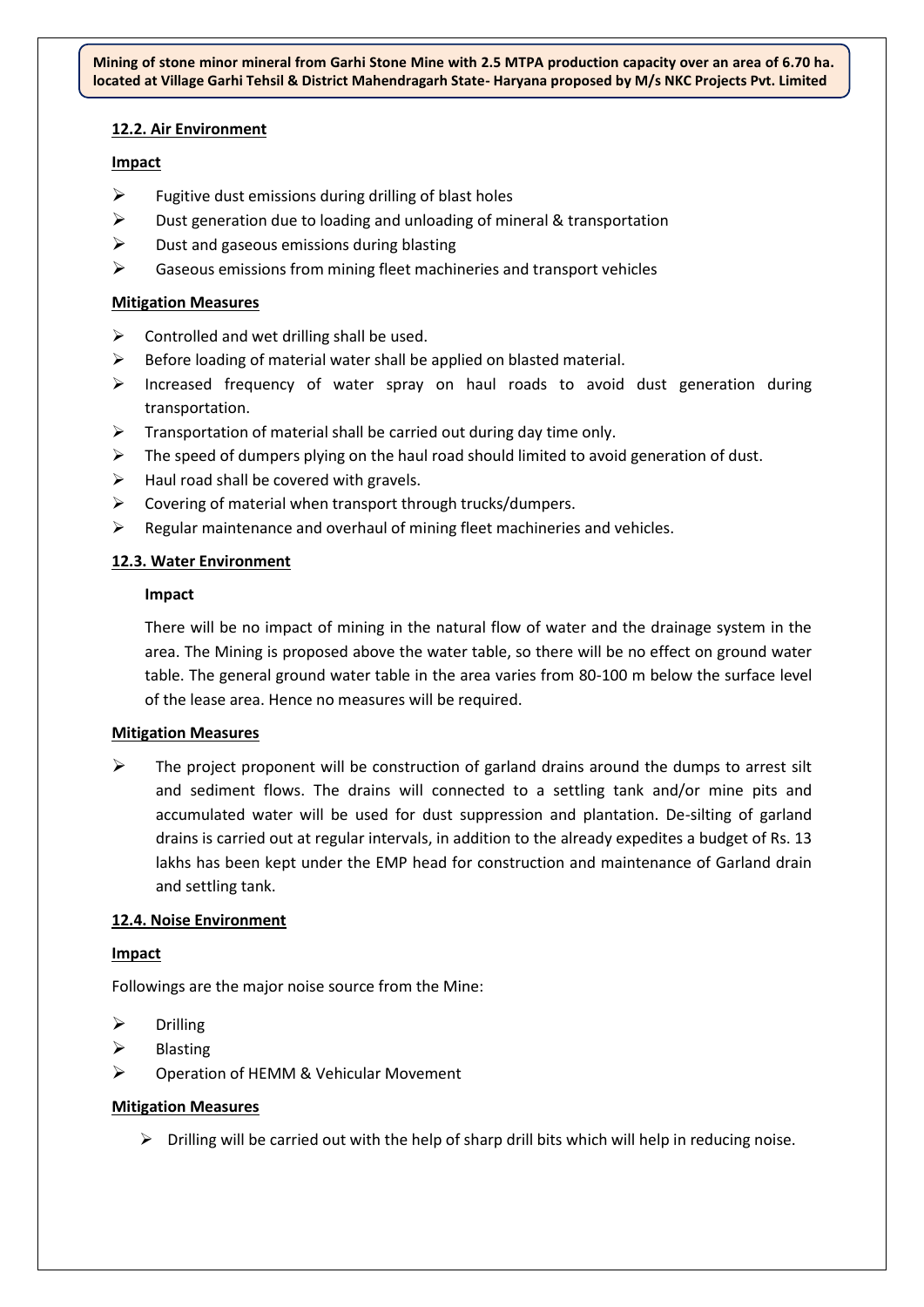- $\triangleright$  Secondary blasting shall be totally avoided and hydraulic rock breaker shall be used for breaking.
- $\triangleright$  Controlled blasting with proper spacing, burden, stemming and optimum charge/delay shall be maintained.
- $\triangleright$  The blasting will be carried out during favourable atmospheric condition and less human activity timings.
- $\triangleright$  Minimum quantity of detonating fuse will be consumed by using alternatively excel nonelectrical initiation system.
- $\triangleright$  Proper maintenance, oiling and greasing of machines at regular intervals shall be done to reduce generation of noise.
- $\triangleright$  The prime movers/diesel engines are properly maintained.
- $\triangleright$  Provision of sound insulated chambers for the workers deployed on machines (HEMM) producing higher levels of noise.
- $\triangleright$  Proper designing of plant & machinery by providing inbuilt mechanism like silencers, mufflers and enclosures for noise generating parts and shock absorbing pads at the foundation of vibrating equipment.
- $\triangleright$  Green Belt/Plantation shall be developed around the mining activity area and along haul roads. The plantation minimizes propagation of noise

#### **12.5. Ground Vibration, Air Blast and Fly-rock**

Ground vibration, fly rock, air blast, noise, dust and fumes are the deleterious effects of blasting on environment. The explosive energy sets up a seismic wave in the ground, which can cause significant damage to structures and disturbance to human occupants. When an explosive charge is fired inside the blast hole, it is instantly converted into hot gases, which exert intense pressure on the blast hole walls.

#### **Mitigation Measures**

The following measures shall be taken at the mines for control of vibrations due to blasting:

- $\triangleright$  Using optimum maximum explosive charge per delay to keep the ppv below the threshold limit.
- $\triangleright$  Optimizing blast design by exercising strict control over blast design parameters such as burden, spacing, proper stemming orientation of all blast drill holes and accurate drilling based on rock type, jointing pattern, proper face preparation etc.
- $\triangleright$  Blasting will be done in favorable weather condition.

The following measures will be taken to control the fly rock during blasting operations at the proposed mining blocks:

- $\triangleright$  Muffle blasting will be done wherever any blasting is to be taken within 200 m of any structure.
- **Proper burden and spacing will be maintained according to the bench height, nature of rocks** and dia of the holes.
- Length of the stemming column shall not be less than the burden.
- $\triangleright$  Angular holes will be made in conformity with the slope of the bench.
- $\triangleright$  As far as possible holes will be located beyond weak zones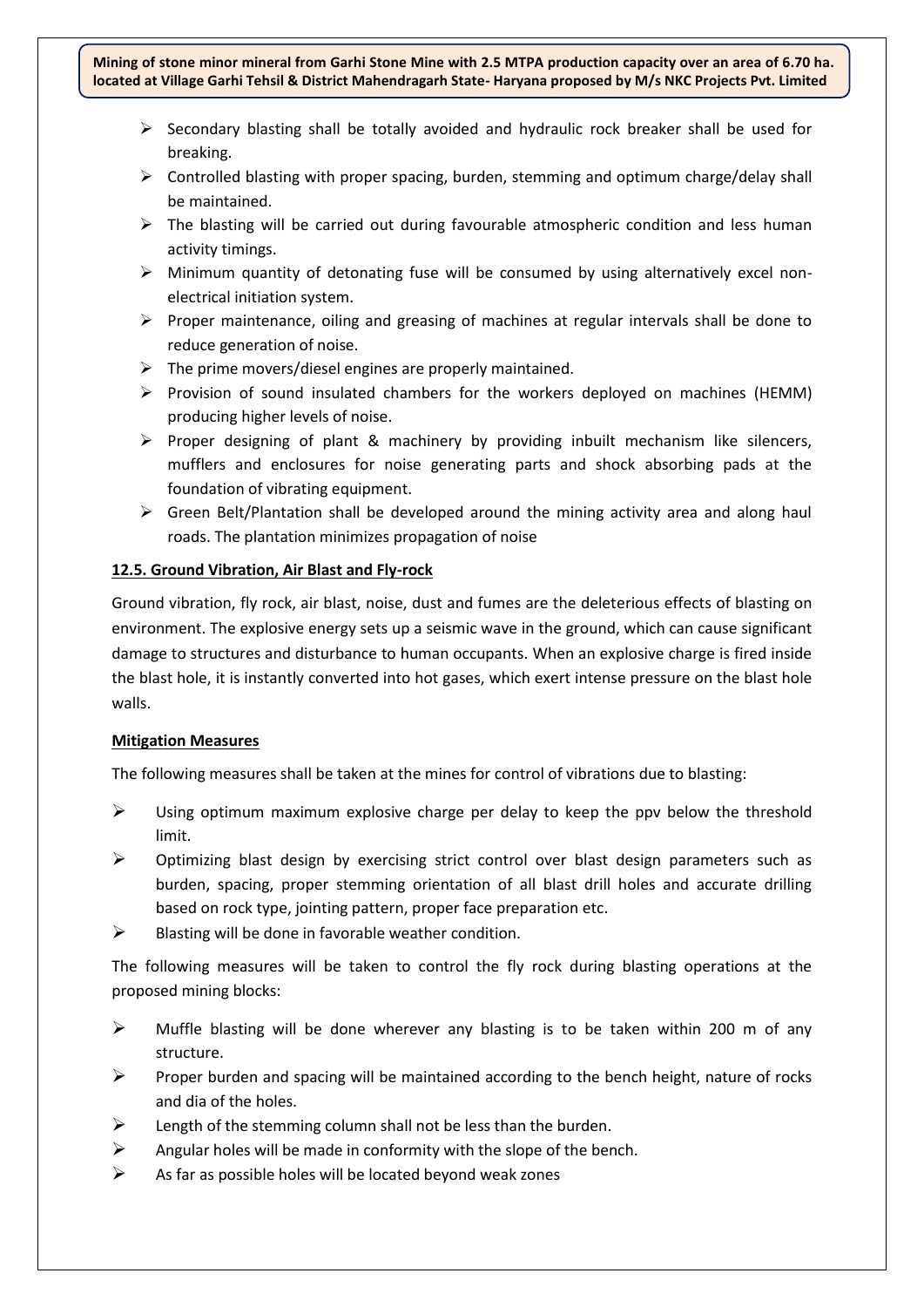- $\triangleright$  All loose pieces of rocks from the blasting site will be cleared before charging the hole.
- $\triangleright$  Drill hole depths will be checked before loading by the Blasting Incharge.
- $\triangleright$  Proper warning signals, flags are posted before blasting at various locations.
- $\triangleright$  Blasting Shelters have been constructed with thick MS sheets with enclosures on all sides except one side, to take shelter for persons engaged in blasting.
- $\triangleright$  Guards are be posted on all access roads leading to the blasting site, who prevent unauthorized entry of mine personnel.

#### **12.6. Ecology & Bio-diversity**

#### **Impact**

- $\triangleright$  There may be some impact on the biological environment due to the air pollution during transportation & loading & unloading of mineral.
- $\triangleright$  Noise and vibrations due to the blasting operations may have some impact on the fauna present in the area

#### **Mitigation Measures**

- $\triangleright$  Transportation of stone in truck, covered with tarpaulin and regular water sprinkling on the approach road.
- $\triangleright$  Plantation along the approach road will further reduce the impact.
- $\triangleright$  Blasting operations will be during daytime, preferably before 15.00 hrs.
- No National Park, Wild Life Sanctuary, Bio-sphere Reserve, Elephant Reserve, Tiger Reserve or Elephant Corridor etc. is present within 10 km of mining lease area.
- $\triangleright$  There is 3 no's of Schedule-I species of fauna has been found in the study area for which conservation plan has been prepared and for that a budget of Rs. 30 lakh.
- $\triangleright$  The project does not involve any fresh tree felling for the proposed mine instead of 5525 trees will be planted inside the mining lease area during the planned period.

#### **12.7. Socio-economic Environment**

- $\triangleright$  The project does not envisage any leasing or acquisition of private land. Hence R&R plan is not applicable under the present proposal.
- Additionally, project will generate employment for about 46 (Skilled- 25, Semi-skilled- 21).
- $\triangleright$  Minimum burden on existing infrastructure as local people will be given preference in employment.
- $\triangleright$  Improved infrastructural facilities such as developments of approach routes within the village area, street light, health facilities etc.

#### **12. Waste Management**

During the process of mining, 98% quantity of ROM will be stone and rest 2% of ROM quantity associated mineral will also be generated. Though negligible soil and OB will be generated the provision has been taken for alluvial soil, mine waste of five years to be temporary stacked in the stacking yard. Care has been taken in selecting the site for the stacking yards for the stacking purpose as such it is located in a secure place and having solid base. These stacking yards have been protected by toe walls. The toe walls will be constructed during first year's period. Ultimate waste